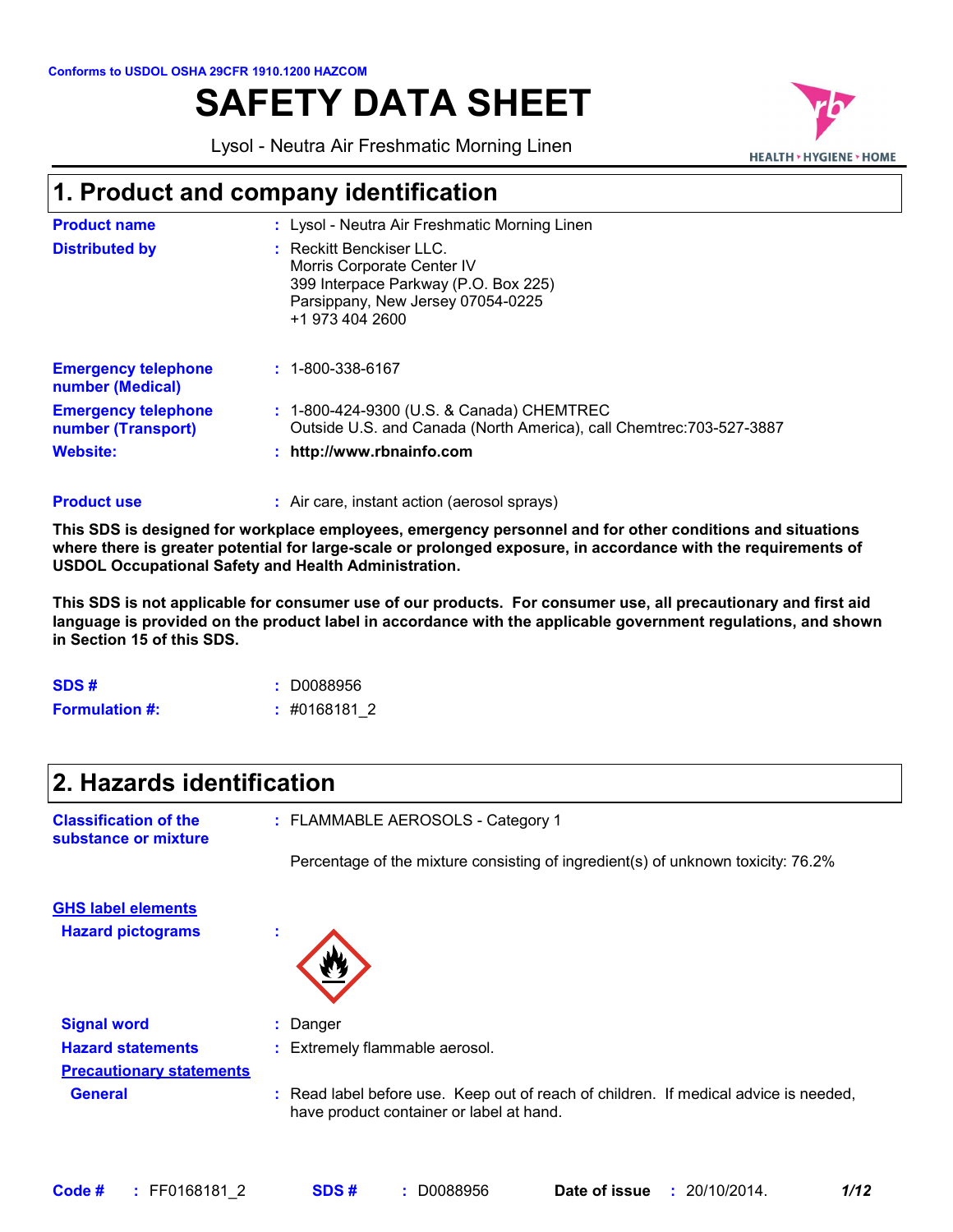# **2. Hazards identification**

| <b>Prevention</b>                          | : Keep away from heat, sparks, open flames and hot surfaces. - No smoking.<br>Pressurized container: Do not pierce or burn, even after use. Do not spray on an open<br>flame or other ignition source. |
|--------------------------------------------|--------------------------------------------------------------------------------------------------------------------------------------------------------------------------------------------------------|
| <b>Response</b>                            | : Not applicable.                                                                                                                                                                                      |
| <b>Storage</b>                             | : Protect from sunlight. Do not expose to temperatures exceeding 50 $^{\circ}$ C/122 $^{\circ}$ F.                                                                                                     |
| <b>Disposal</b>                            | : Not applicable.                                                                                                                                                                                      |
| <b>Supplemental label</b><br>elements      | : None known.                                                                                                                                                                                          |
| <b>Hazards not otherwise</b><br>classified | $\therefore$ None known.                                                                                                                                                                               |

# **3. Composition/information on ingredients**

| <b>Substance/mixture</b><br>Mixture |            |                   |
|-------------------------------------|------------|-------------------|
| <b>Ingredient name</b>              | %          | <b>CAS number</b> |
| dl-Limonene (racemic)               | $ 0.1 - 1$ | $138 - 86 - 3$    |

Any concentration shown as a range is to protect confidentiality or is due to batch variation.

**There are no additional ingredients present which, within the current knowledge of the supplier and in the concentrations applicable, are classified as hazardous to health or the environment and hence require reporting in this section.**

### **4. First aid measures**

| <b>Description of necessary first aid measures</b> |                                                                                                                                                                                                                                                                                                                                                                                                                                                                                                                                                                                                                                                                                                     |
|----------------------------------------------------|-----------------------------------------------------------------------------------------------------------------------------------------------------------------------------------------------------------------------------------------------------------------------------------------------------------------------------------------------------------------------------------------------------------------------------------------------------------------------------------------------------------------------------------------------------------------------------------------------------------------------------------------------------------------------------------------------------|
| <b>Eye contact</b>                                 | : Immediately flush eyes with plenty of water, occasionally lifting the upper and lower<br>eyelids. Check for and remove any contact lenses. Continue to rinse for at least 10<br>minutes. Get medical attention if irritation occurs.                                                                                                                                                                                                                                                                                                                                                                                                                                                              |
| <b>Inhalation</b>                                  | : Remove victim to fresh air and keep at rest in a position comfortable for breathing. If<br>not breathing, if breathing is irregular or if respiratory arrest occurs, provide artificial<br>respiration or oxygen by trained personnel. It may be dangerous to the person providing<br>aid to give mouth-to-mouth resuscitation. Get medical attention if adverse health effects<br>persist or are severe. If unconscious, place in recovery position and get medical<br>attention immediately. Maintain an open airway. In case of inhalation of decomposition<br>products in a fire, symptoms may be delayed. The exposed person may need to be<br>kept under medical surveillance for 48 hours. |
| <b>Skin contact</b>                                | : Flush contaminated skin with plenty of water. Remove contaminated clothing and<br>shoes. Get medical attention if symptoms occur.                                                                                                                                                                                                                                                                                                                                                                                                                                                                                                                                                                 |
| <b>Ingestion</b>                                   | : Wash out mouth with water. Remove dentures if any. Move to fresh air. If material has<br>been swallowed and the exposed person is conscious, give small quantities of water to<br>drink. Stop if the exposed person feels sick as vomiting may be dangerous. Do not<br>induce vomiting unless directed to do so by medical personnel. If vomiting occurs, the<br>head should be kept low so that vomit does not enter the lungs. Get medical attention if<br>adverse health effects persist or are severe. Never give anything by mouth to an<br>unconscious person. If unconscious, place in recovery position and get medical<br>attention immediately. Maintain an open airway.                |

|                                       | Most important symptoms/effects, acute and delayed                                                                    |
|---------------------------------------|-----------------------------------------------------------------------------------------------------------------------|
| <b>Potential acute health effects</b> |                                                                                                                       |
| <b>Eye contact</b>                    | : No known significant effects or critical hazards.                                                                   |
| <b>Inhalation</b>                     | : Exposure to decomposition products may cause a health hazard. Serious effects may<br>be delayed following exposure. |

| 20/10/2014.<br>D0088956<br>Code #<br>: FF0168181 2<br>Date of issue<br>SDS# | 2/12 |
|-----------------------------------------------------------------------------|------|
|-----------------------------------------------------------------------------|------|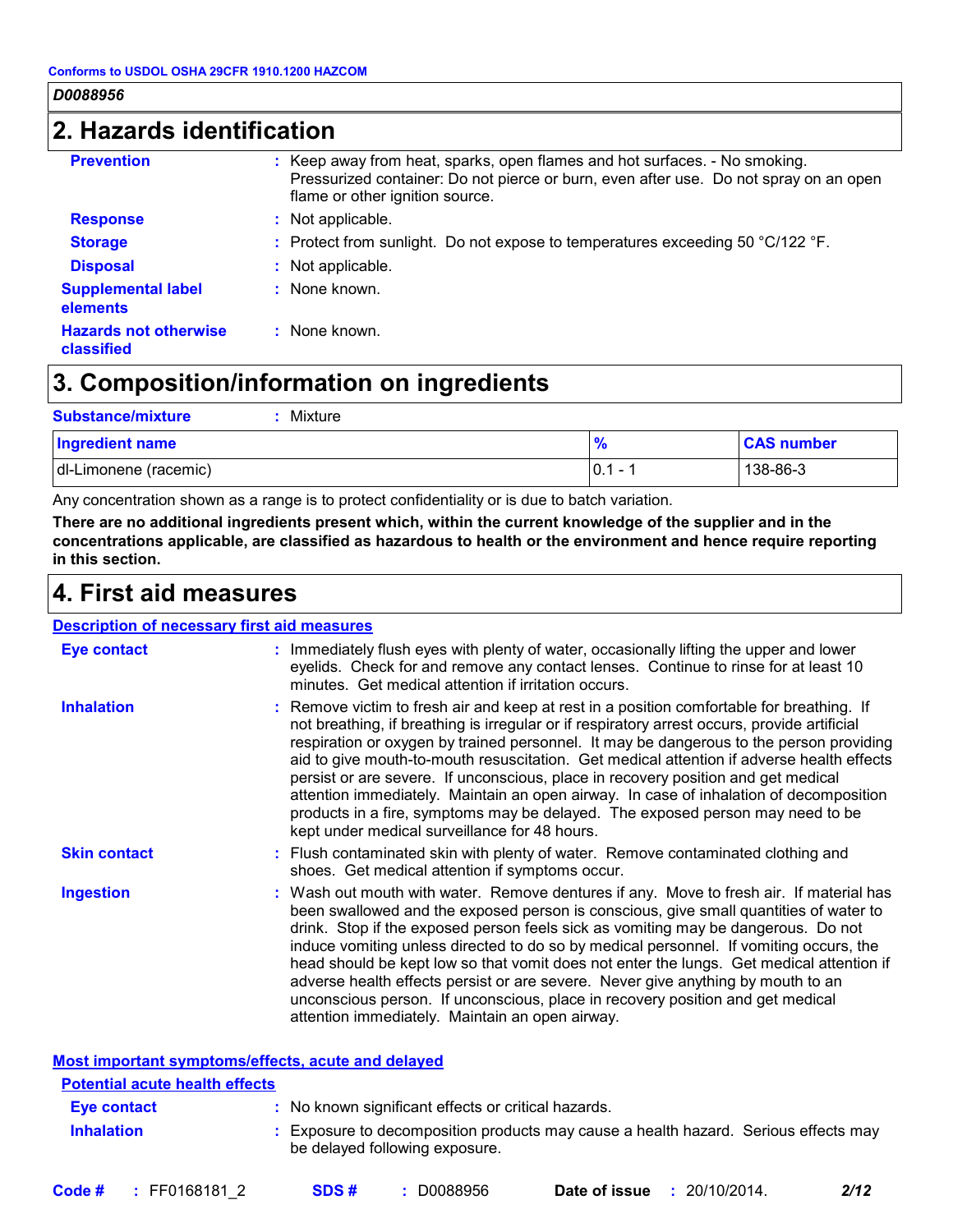| $ 4$ . First aid measures         |                                                                                                                                                                               |  |  |
|-----------------------------------|-------------------------------------------------------------------------------------------------------------------------------------------------------------------------------|--|--|
| <b>Skin contact</b>               | : No known significant effects or critical hazards.                                                                                                                           |  |  |
| <b>Ingestion</b>                  | : No known significant effects or critical hazards.                                                                                                                           |  |  |
| Over-exposure signs/symptoms      |                                                                                                                                                                               |  |  |
| Eye contact                       | : Adverse symptoms may include the following:<br>irritation<br>redness                                                                                                        |  |  |
| <b>Inhalation</b>                 | : Adverse symptoms may include the following:<br>respiratory tract irritation<br>coughing                                                                                     |  |  |
| <b>Skin contact</b>               | : No specific data.                                                                                                                                                           |  |  |
| <b>Ingestion</b>                  | : No specific data.                                                                                                                                                           |  |  |
|                                   | Indication of immediate medical attention and special treatment needed, if necessary                                                                                          |  |  |
| <b>Notes to physician</b>         | : Treat symptomatically.                                                                                                                                                      |  |  |
| <b>Specific treatments</b>        | : No specific treatment.                                                                                                                                                      |  |  |
| <b>Protection of first-aiders</b> | : No action shall be taken involving any personal risk or without suitable training. It may<br>be dangerous to the person providing aid to give mouth-to-mouth resuscitation. |  |  |

### **See toxicological information (Section 11)**

#### **5. Fire-fighting measures :** Promptly isolate the scene by removing all persons from the vicinity of the incident if there is a fire. No action shall be taken involving any personal risk or without suitable training. Move containers from fire area if this can be done without risk. Use water spray to keep fire-exposed containers cool. **Hazardous thermal decomposition products Specific hazards arising from the chemical** Decomposition products may include the following materials: **:** carbon dioxide carbon monoxide halogenated compounds carbonyl halides Extremely flammable aerosol. In a fire or if heated, a pressure increase will occur and **:** the container may burst, with the risk of a subsequent explosion. Gas may accumulate in low or confined areas or travel a considerable distance to a source of ignition and flash back, causing fire or explosion. Bursting aerosol containers may be propelled from a fire at high speed. Runoff to sewer may create fire or explosion hazard. Fire water contaminated with this material must be contained and prevented from being discharged to any waterway, sewer or drain. Fire-fighters should wear appropriate protective equipment and self-contained breathing **:** apparatus (SCBA) with a full face-piece operated in positive pressure mode. **Special protective equipment for fire-fighters** Use an extinguishing agent suitable for the surrounding fire. **: Extinguishing media :** None known. **Suitable extinguishing media Unsuitable extinguishing media Special protective actions for fire-fighters**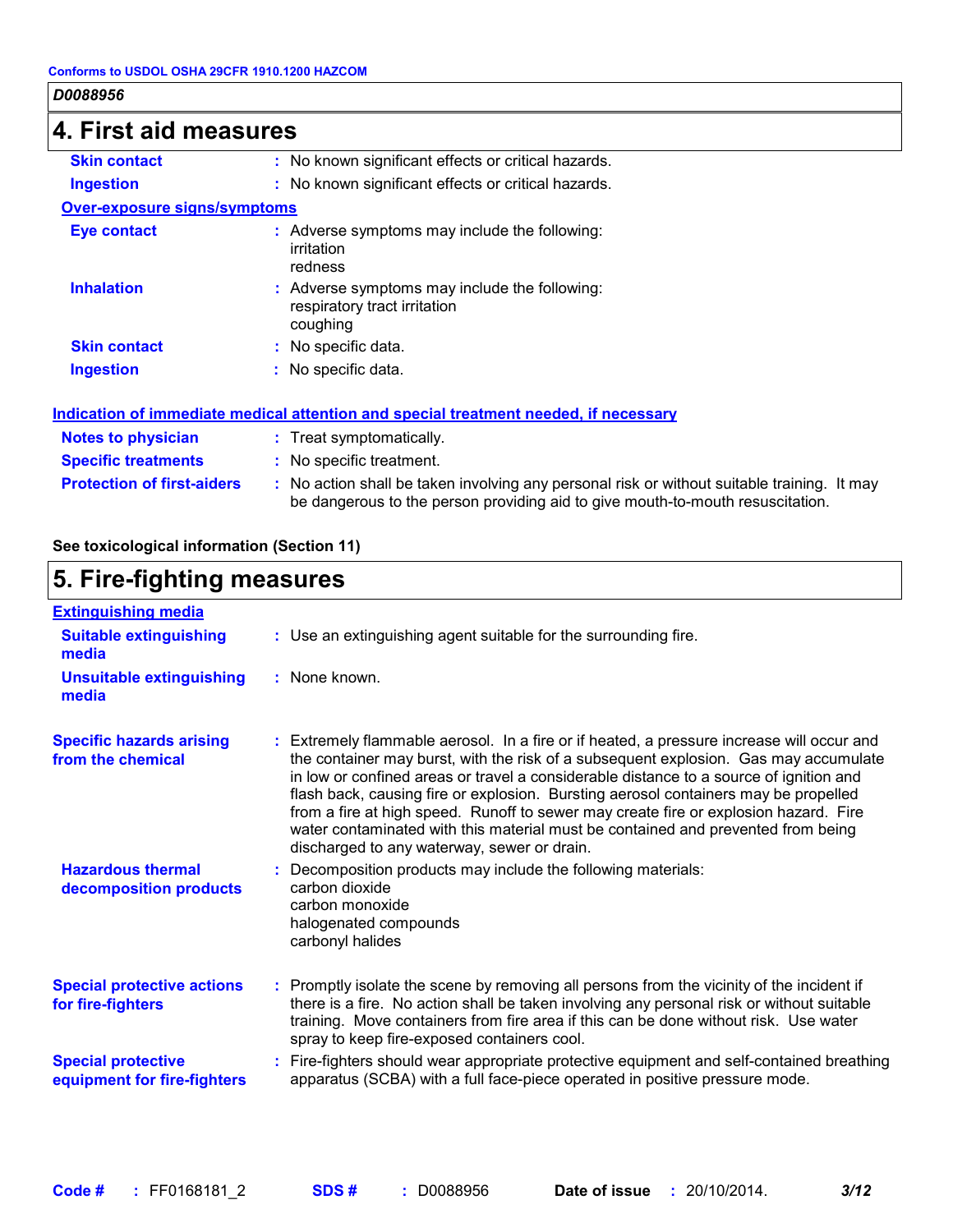# **6. Accidental release measures**

### **Personal precautions, protective equipment and emergency procedures**

| For non-emergency<br>personnel                        | : No action shall be taken involving any personal risk or without suitable training.<br>Evacuate surrounding areas. Keep unnecessary and unprotected personnel from<br>entering. In the case of aerosols being ruptured, care should be taken due to the rapid<br>escape of the pressurized contents and propellant. If a large number of containers are<br>ruptured, treat as a bulk material spillage according to the instructions in the clean-up<br>section. Do not touch or walk through spilled material. Shut off all ignition sources. No<br>flares, smoking or flames in hazard area. Avoid breathing vapor or mist. Provide<br>adequate ventilation. Wear appropriate respirator when ventilation is inadequate. Put<br>on appropriate personal protective equipment. |
|-------------------------------------------------------|----------------------------------------------------------------------------------------------------------------------------------------------------------------------------------------------------------------------------------------------------------------------------------------------------------------------------------------------------------------------------------------------------------------------------------------------------------------------------------------------------------------------------------------------------------------------------------------------------------------------------------------------------------------------------------------------------------------------------------------------------------------------------------|
| For emergency responders                              | : If specialised clothing is required to deal with the spillage, take note of any information<br>in Section 8 on suitable and unsuitable materials. See also the information in "For non-<br>emergency personnel".                                                                                                                                                                                                                                                                                                                                                                                                                                                                                                                                                               |
| <b>Environmental precautions</b>                      | : Avoid dispersal of spilled material and runoff and contact with soil, waterways, drains<br>and sewers. Inform the relevant authorities if the product has caused environmental<br>pollution (sewers, waterways, soil or air). Water polluting material. May be harmful to<br>the environment if released in large quantities.                                                                                                                                                                                                                                                                                                                                                                                                                                                  |
| Methods and materials for containment and cleaning up |                                                                                                                                                                                                                                                                                                                                                                                                                                                                                                                                                                                                                                                                                                                                                                                  |
| <b>Small spill</b>                                    | : Stop leak if without risk. Move containers from spill area. Use spark-proof tools and<br>explosion-proof equipment. Dilute with water and mop up if water-soluble. Alternatively,<br>or if water-insoluble, absorb with an inert dry material and place in an appropriate waste<br>disposal container. Dispose of via a licensed waste disposal contractor.                                                                                                                                                                                                                                                                                                                                                                                                                    |
| <b>Large spill</b>                                    | : Stop leak if without risk. Move containers from spill area. Use spark-proof tools and<br>explosion-proof equipment. Approach release from upwind. Prevent entry into sewers,<br>water courses, basements or confined areas. Wash spillages into an effluent treatment<br>plant or proceed as follows. Contain and collect spillage with non-combustible,<br>absorbent material e.g. sand, earth, vermiculite or diatomaceous earth and place in<br>container for disposal according to local regulations (see Section 13). Dispose of via a<br>licensed waste disposal contractor. Contaminated absorbent material may pose the<br>same hazard as the spilled product. Note: see Section 1 for emergency contact<br>information and Section 13 for waste disposal.             |

# **7. Handling and storage**

### **Precautions for safe handling**

| <b>Protective measures</b>                                                       | : Put on appropriate personal protective equipment (see Section 8). Pressurized<br>container: protect from sunlight and do not expose to temperatures exceeding 50°C. Do<br>not pierce or burn, even after use. Do not ingest. Avoid contact with eyes, skin and<br>clothing. Avoid breathing gas. Avoid breathing vapor or mist. Avoid release to the<br>environment. Use only with adequate ventilation. Wear appropriate respirator when<br>ventilation is inadequate. Store and use away from heat, sparks, open flame or any<br>other ignition source. Use explosion-proof electrical (ventilating, lighting and material<br>handling) equipment. Use only non-sparking tools. Empty containers retain product<br>residue and can be hazardous. |
|----------------------------------------------------------------------------------|------------------------------------------------------------------------------------------------------------------------------------------------------------------------------------------------------------------------------------------------------------------------------------------------------------------------------------------------------------------------------------------------------------------------------------------------------------------------------------------------------------------------------------------------------------------------------------------------------------------------------------------------------------------------------------------------------------------------------------------------------|
| <b>Conditions for safe storage,</b><br>including any<br><b>incompatibilities</b> | : Store in accordance with local regulations. Store away from direct sunlight in a dry, cool<br>and well-ventilated area, away from incompatible materials (see Section 10) and food<br>and drink. Eliminate all ignition sources. Use appropriate containment to avoid<br>environmental contamination.                                                                                                                                                                                                                                                                                                                                                                                                                                              |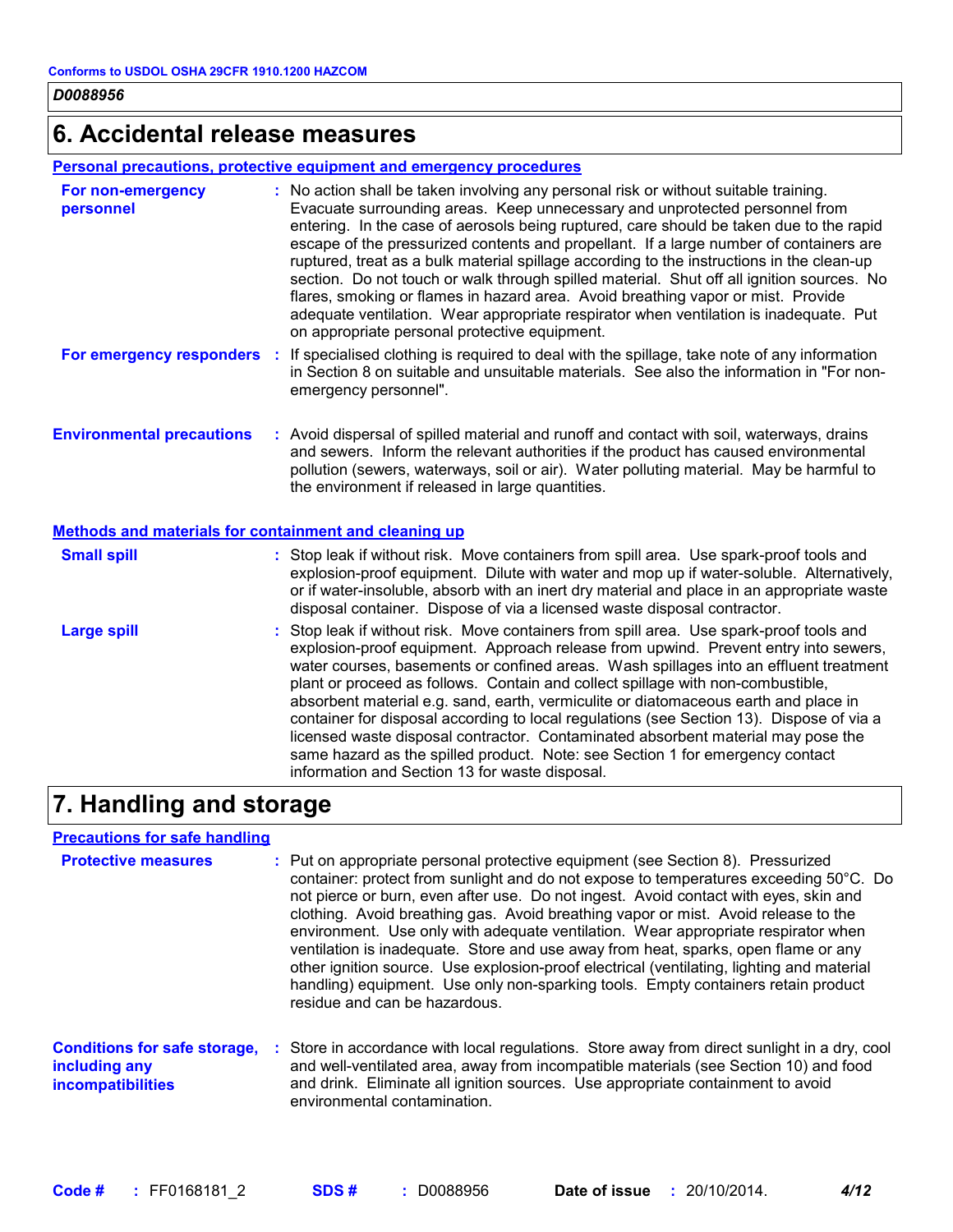# **8. Exposure controls/personal protection**

**Control**

### **Occupational exposure limits**

| <b>Ingredient name</b>                     | <b>Exposure limits</b>                                                                                                                                                                                                                                                                                                                                                                                                                                                                                                                                                                                                 |  |
|--------------------------------------------|------------------------------------------------------------------------------------------------------------------------------------------------------------------------------------------------------------------------------------------------------------------------------------------------------------------------------------------------------------------------------------------------------------------------------------------------------------------------------------------------------------------------------------------------------------------------------------------------------------------------|--|
| dl-Limonene (racemic)                      | AIHA WEEL (United States, 10/2011).<br>TWA: 30 ppm 8 hours.                                                                                                                                                                                                                                                                                                                                                                                                                                                                                                                                                            |  |
| <b>Appropriate engineering</b><br>controls | : Use only with adequate ventilation. If user operations generate dust, fumes, gas, vapor<br>or mist, use process enclosures, local exhaust ventilation or other engineering controls<br>to keep worker exposure to airborne contaminants below any recommended or statutory<br>limits. The engineering controls also need to keep gas, vapor or dust concentrations<br>below any lower explosive limits. Use explosion-proof ventilation equipment.                                                                                                                                                                   |  |
| <b>Environmental exposure</b><br>controls  | Emissions from ventilation or work process equipment should be checked to ensure<br>they comply with the requirements of environmental protection legislation. In some<br>cases, fume scrubbers, filters or engineering modifications to the process equipment<br>will be necessary to reduce emissions to acceptable levels.                                                                                                                                                                                                                                                                                          |  |
| <b>Individual protection measures</b>      |                                                                                                                                                                                                                                                                                                                                                                                                                                                                                                                                                                                                                        |  |
| <b>Hygiene measures</b>                    | : Wash hands, forearms and face thoroughly after handling chemical products, before<br>eating, smoking and using the lavatory and at the end of the working period.<br>Appropriate techniques should be used to remove potentially contaminated clothing.<br>Wash contaminated clothing before reusing. Ensure that eyewash stations and safety<br>showers are close to the workstation location.                                                                                                                                                                                                                      |  |
| <b>Eye/face protection</b>                 | : Safety eyewear complying with an approved standard should be used when a risk<br>assessment indicates this is necessary to avoid exposure to liquid splashes, mists,<br>gases or dusts. If contact is possible, the following protection should be worn, unless<br>the assessment indicates a higher degree of protection: safety glasses with side-<br>shields.                                                                                                                                                                                                                                                     |  |
| <b>Skin protection</b>                     |                                                                                                                                                                                                                                                                                                                                                                                                                                                                                                                                                                                                                        |  |
| <b>Hand protection</b>                     | : Chemical-resistant, impervious gloves complying with an approved standard should be<br>worn at all times when handling chemical products if a risk assessment indicates this is<br>necessary. Considering the parameters specified by the glove manufacturer, check<br>during use that the gloves are still retaining their protective properties. It should be<br>noted that the time to breakthrough for any glove material may be different for different<br>glove manufacturers. In the case of mixtures, consisting of several substances, the<br>protection time of the gloves cannot be accurately estimated. |  |
| <b>Body protection</b>                     | : Personal protective equipment for the body should be selected based on the task being<br>performed and the risks involved and should be approved by a specialist before<br>handling this product. When there is a risk of ignition from static electricity, wear anti-<br>static protective clothing. For the greatest protection from static discharges, clothing<br>should include anti-static overalls, boots and gloves.                                                                                                                                                                                         |  |
| <b>Other skin protection</b>               | : Appropriate footwear and any additional skin protection measures should be selected<br>based on the task being performed and the risks involved and should be approved by a<br>specialist before handling this product.                                                                                                                                                                                                                                                                                                                                                                                              |  |
| <b>Respiratory protection</b>              | : Use a properly fitted, air-purifying or air-fed respirator complying with an approved<br>standard if a risk assessment indicates this is necessary. Respirator selection must be<br>based on known or anticipated exposure levels, the hazards of the product and the safe<br>working limits of the selected respirator.                                                                                                                                                                                                                                                                                             |  |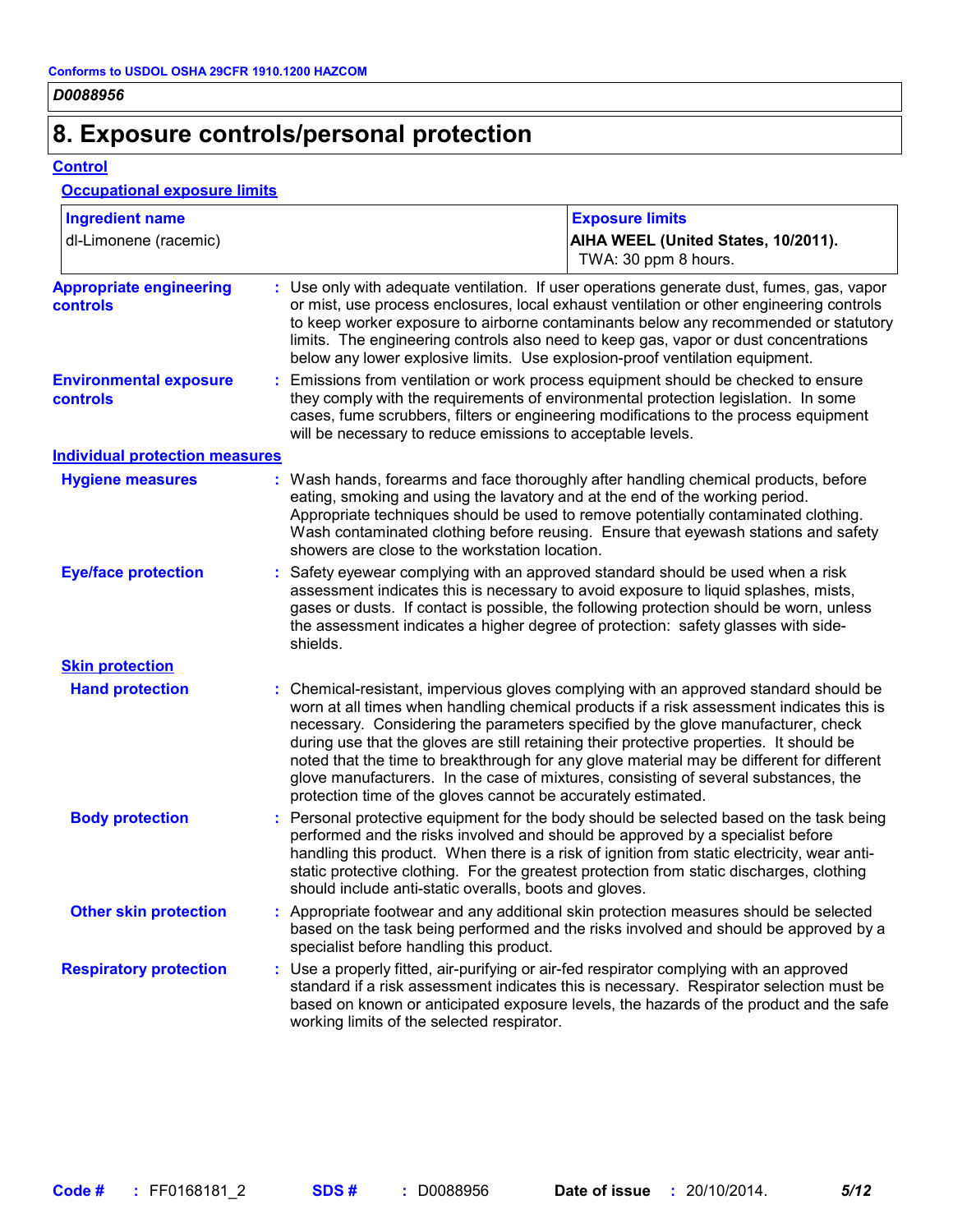# **9. Physical and chemical properties**

#### **Appearance**

| <b>Physical state</b>                             | Liquid. [Aerosol.]<br>t                       |
|---------------------------------------------------|-----------------------------------------------|
| <b>Color</b>                                      | Colorless.                                    |
| Odor                                              | Characteristic.<br>t                          |
| <b>Odor threshold</b>                             | Not available.                                |
| pH                                                | Not available.                                |
| <b>Melting point</b>                              | Not available.                                |
| <b>Boiling point</b>                              | $<$ 34°C (<93.2°F)<br>t                       |
| <b>Flash point</b>                                | Closed cup: $<0^{\circ}$ C ( $<32^{\circ}$ F) |
| <b>Evaporation rate</b>                           | Not available.                                |
| <b>Flammability (solid, gas)</b>                  | Not available.                                |
| Lower and upper explosive<br>(flammable) limits   | Not available.<br>t.                          |
| <b>Vapor pressure</b>                             | Not available.<br>t                           |
| <b>Vapor density</b>                              | Not available.                                |
| <b>Relative density</b>                           | Not available.                                |
| <b>Solubility</b>                                 | Not available.<br>t                           |
| <b>Partition coefficient: n-</b><br>octanol/water | Not available.                                |
| <b>Auto-ignition temperature</b>                  | Not available.<br>t.                          |
| <b>Decomposition temperature</b>                  | Not available.<br>t.                          |
| <b>Viscosity</b>                                  | Not available.                                |
| <b>Aerosol product</b>                            |                                               |
| <b>Type of aerosol</b>                            | Spray                                         |

# **Heat of combustion :** 38.07 kJ/g **10. Stability and reactivity**

| : No specific test data related to reactivity available for this product or its ingredients.                                                              |
|-----------------------------------------------------------------------------------------------------------------------------------------------------------|
| : The product is stable.                                                                                                                                  |
| : Under normal conditions of storage and use, hazardous reactions will not occur.<br>Polymerization. : There are no data available on the mixture itself. |
| : Avoid all possible sources of ignition (spark or flame).                                                                                                |
| : Do not mix with household chemicals                                                                                                                     |
| : Hazardous decomposition products : carbon oxides, Various Organic chemicals.                                                                            |
|                                                                                                                                                           |

# **11. Toxicological information**

### **Information on toxicological effects**

| <b>Acute toxicity</b>          |  |
|--------------------------------|--|
| <b>Product/ingredient name</b> |  |

| <b>Product/ingredient name</b> | <b>Result</b> | <b>Species</b> | <b>Dose</b> | <b>Exposure</b> |
|--------------------------------|---------------|----------------|-------------|-----------------|
| dl-Limonene (racemic)          | LD50 Oral     | Rat            | 5300 mg/kg  |                 |

**Irritation/Corrosion**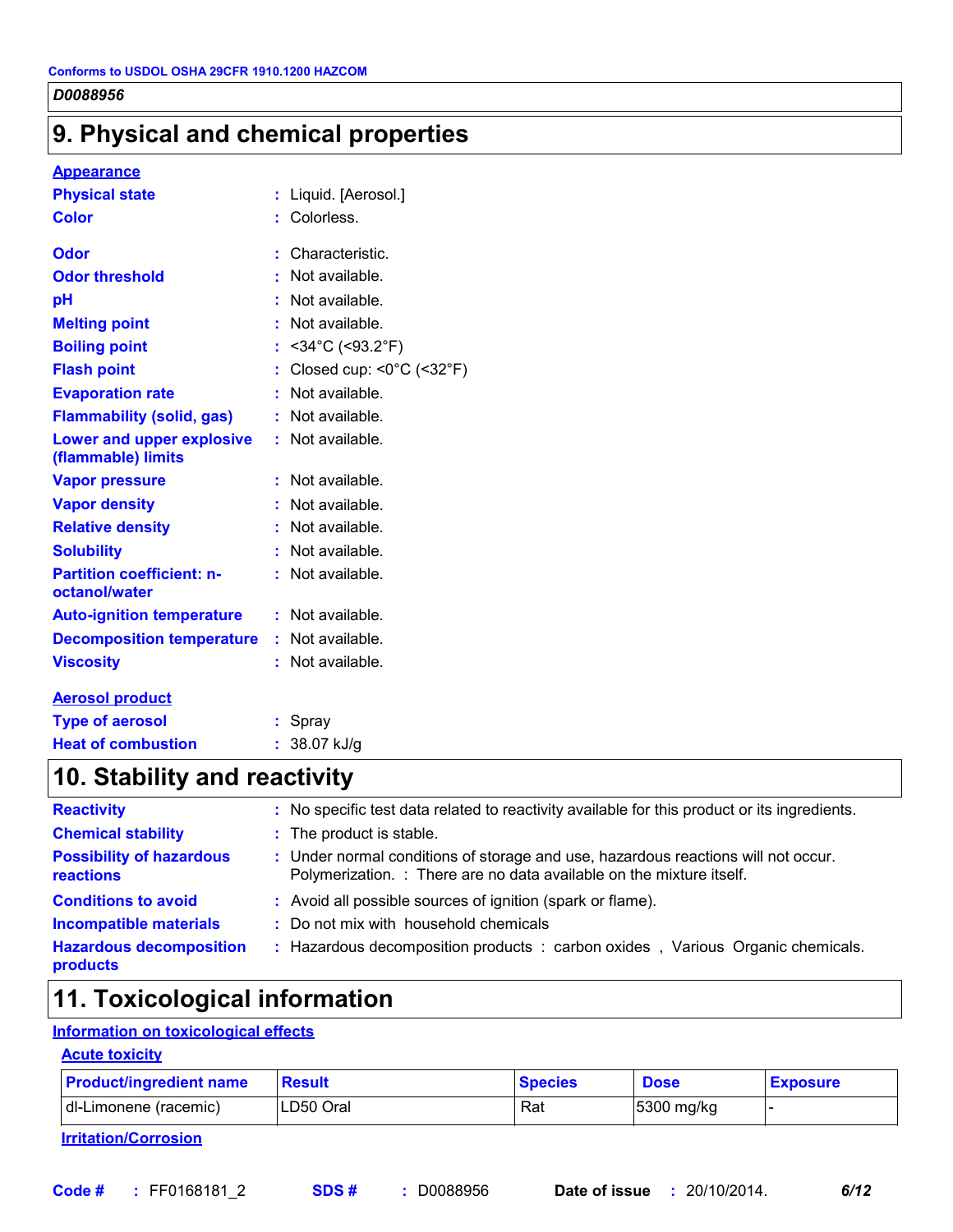# **11. Toxicological information**

| <b>Product/ingredient name</b> | <b>Result</b>                   | <b>Species</b> | <b>Score</b> | <b>Exposure</b>              | <b>Observation</b> |
|--------------------------------|---------------------------------|----------------|--------------|------------------------------|--------------------|
| dl-Limonene (racemic)          | <b>Skin - Moderate irritant</b> | Rabbit         |              | l 24 hours 500<br>milligrams |                    |

### **Sensitization**

Not available.

#### **Mutagenicity**

Not available.

#### **Carcinogenicity**

Not available.

#### **Reproductive toxicity**

Not available.

#### **Teratogenicity**

Not available.

#### **Specific target organ toxicity (single exposure)**

Not available.

#### **Specific target organ toxicity (repeated exposure)**

Not available.

#### **Aspiration hazard**

| <b>Name</b>           | <b>Resuli</b>                  |
|-----------------------|--------------------------------|
| dl-Limonene (racemic) | ASPIRATION HAZARD - Category 1 |

| <b>Information on the likely</b> |  |
|----------------------------------|--|
| routes of exposure               |  |

**:** Not available.

**Inhalation 19.1 Exposure to decomposition products may cause a health hazard. Serious effects may** be delayed following exposure. **Ingestion :** No known significant effects or critical hazards. **Skin contact :** No known significant effects or critical hazards. **Eye contact :** No known significant effects or critical hazards. **Potential acute health effects**

#### **Symptoms related to the physical, chemical and toxicological characteristics**

| <b>Eye contact</b>  | : Adverse symptoms may include the following:<br>irritation<br>redness                    |
|---------------------|-------------------------------------------------------------------------------------------|
| <b>Inhalation</b>   | : Adverse symptoms may include the following:<br>respiratory tract irritation<br>coughing |
| <b>Skin contact</b> | : No specific data.                                                                       |
| <b>Ingestion</b>    | : No specific data.                                                                       |

### **Delayed and immediate effects and also chronic effects from short and long term exposure Short term exposure**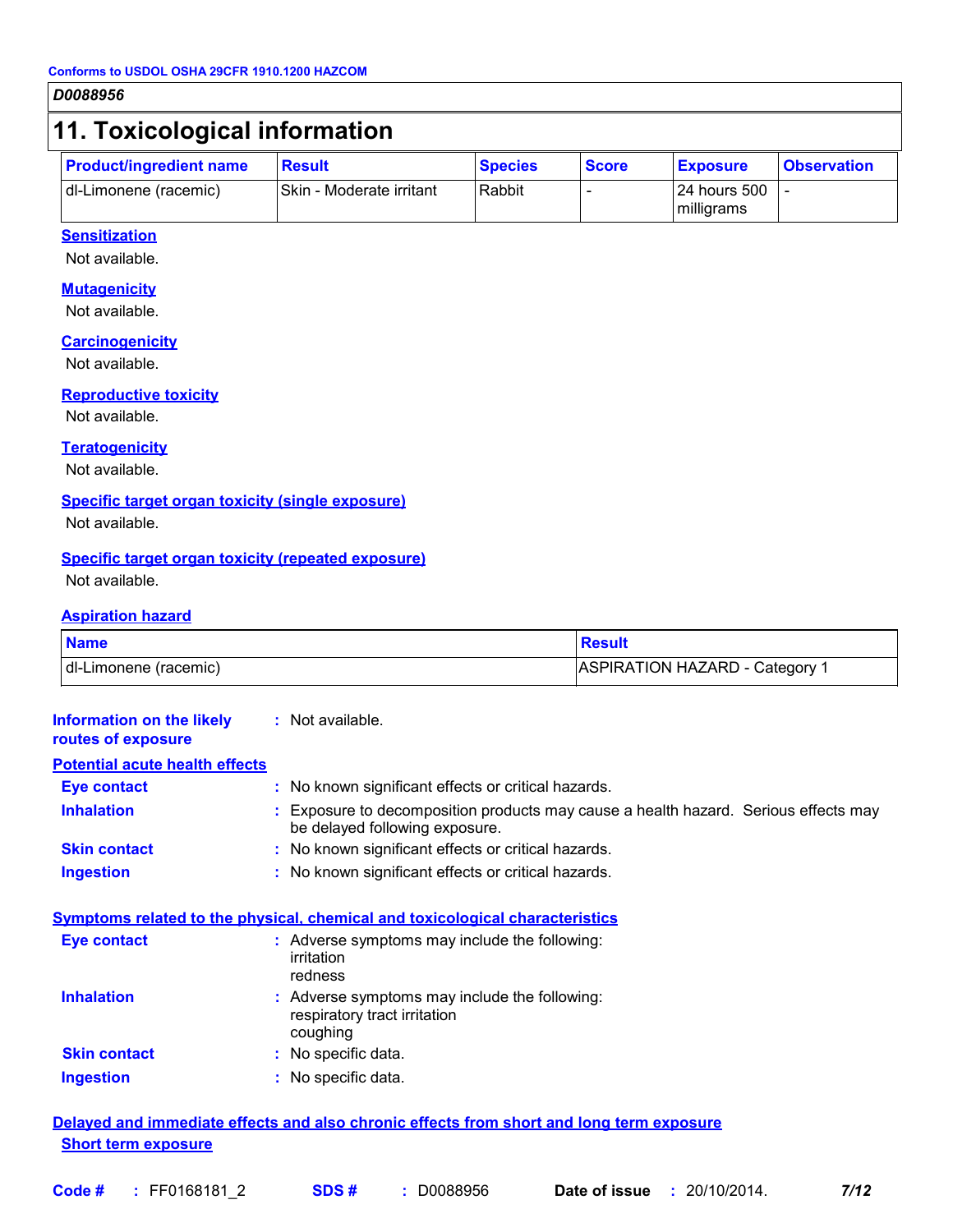# **11. Toxicological information**

| <b>Potential immediate</b><br>effects             | $:$ Not available.                                  |
|---------------------------------------------------|-----------------------------------------------------|
| <b>Potential delayed effects</b>                  | $:$ Not available.                                  |
| <b>Long term exposure</b>                         |                                                     |
| <b>Potential immediate</b><br><b>effects</b>      | $:$ Not available.                                  |
| <b>Potential delayed effects : Not available.</b> |                                                     |
| <b>Potential chronic health effects</b>           |                                                     |
| Not available.                                    |                                                     |
| <b>General</b>                                    | : No known significant effects or critical hazards. |
| <b>Carcinogenicity</b>                            | : No known significant effects or critical hazards. |
| <b>Mutagenicity</b>                               | : No known significant effects or critical hazards. |
| <b>Teratogenicity</b>                             | : No known significant effects or critical hazards. |
| <b>Developmental effects</b>                      | : No known significant effects or critical hazards. |
| <b>Fertility effects</b>                          | : No known significant effects or critical hazards. |
|                                                   |                                                     |

### **Numerical measures of toxicity**

Not available. **Acute toxicity estimates**

# **12. Ecological information**

### **Toxicity**

| <b>Product/ingredient name</b> | <b>Result</b>                                                        | <b>Species</b>                                                                                          | <b>Exposure</b>      |
|--------------------------------|----------------------------------------------------------------------|---------------------------------------------------------------------------------------------------------|----------------------|
| dl-Limonene (racemic)          | Acute EC50 28.2 mg/l Fresh water<br>Acute EC50 20.2 mg/l Fresh water | Daphnia - Daphnia magna<br>Fish - Pimephales promelas -<br>Juvenile (Fledgling, Hatchling,<br>Weanling) | 48 hours<br>96 hours |
|                                | Acute IC50 13.798 mg/l Fresh water                                   | Algae - Pseudokirchneriella<br>subcapitata                                                              | 96 hours             |

### **Persistence and degradability**

Not available.

### **Bioaccumulative potential**

| <b>Product/ingredient name</b> | $\mathsf{LogP}_\mathsf{ow}$ | <b>BCF</b> | <b>Potential</b> |
|--------------------------------|-----------------------------|------------|------------------|
| dl-Limonene (racemic)          | 4.57                        |            | high             |

### **Mobility in soil**

**Soil/water partition coefficient (KOC) :** Not available.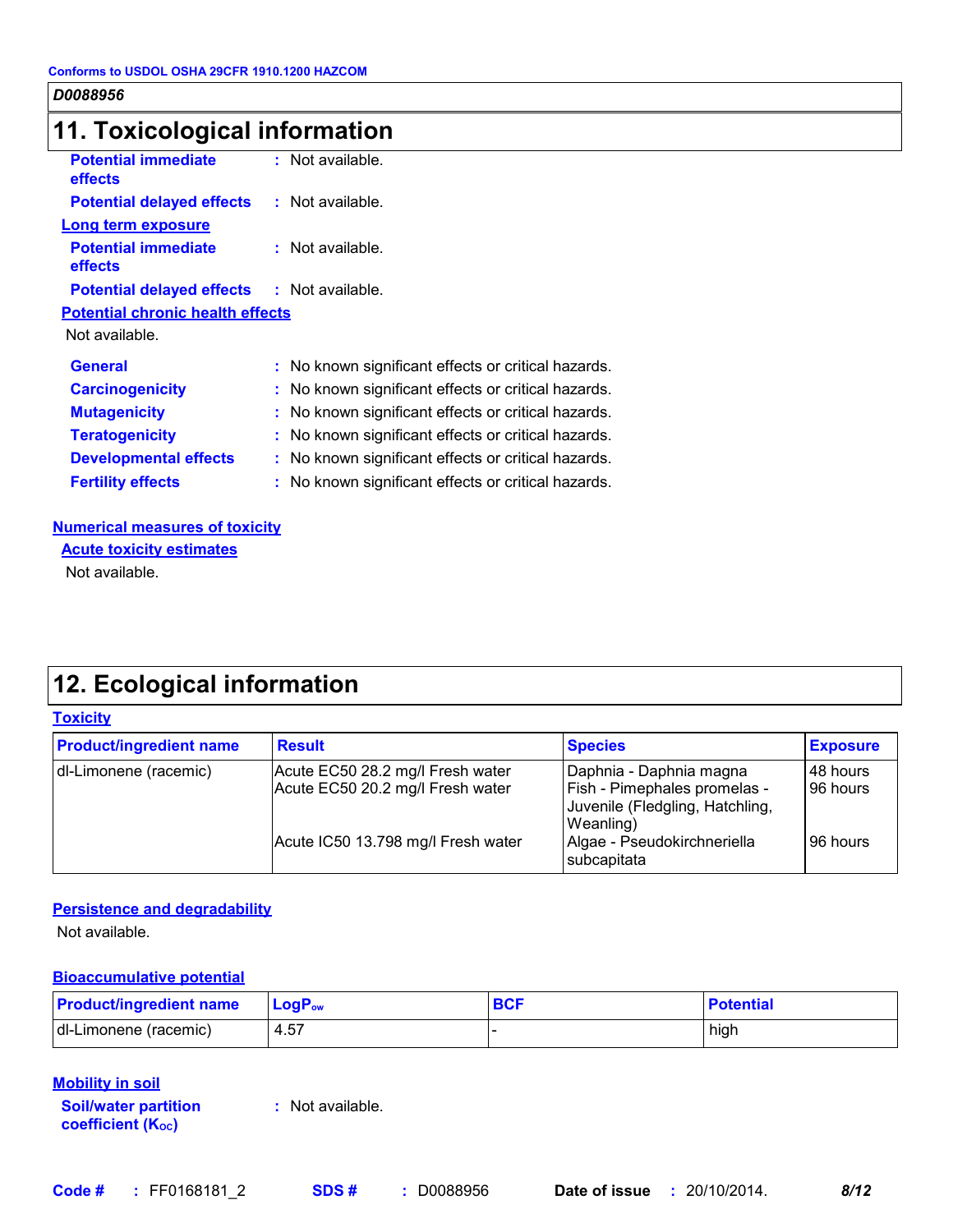# **12. Ecological information**

**Other adverse effects** : No known significant effects or critical hazards.

## **13. Disposal considerations**

```
Disposal methods :
```
Waste packaging should be recycled. Waste must be disposed of in accordance with federal, state and local environmental control regulations.

# **14. Transport information**

| <b>Regulatory</b><br>information       | <b>UN number</b> | <b>Proper shipping</b><br>name | <b>Classes</b> | PG* | <b>Label</b> | <b>Additional</b><br>information |
|----------------------------------------|------------------|--------------------------------|----------------|-----|--------------|----------------------------------|
| <b>DOT Classification</b>              | <b>UN1950</b>    | Aerosols                       | 2.1            |     |              | Limited quantity                 |
| <b>TDG Classification</b>              | <b>UN1950</b>    | <b>AEROSOLS</b>                | 2.1            |     |              | Limited quantity                 |
| <b>Mexico</b><br><b>Classification</b> | <b>UN1950</b>    | <b>AEROSOLES</b>               | 2.1            |     |              | Limited quantity                 |
| <b>IMDG Class</b>                      | <b>UN1950</b>    | <b>AEROSOLS</b>                | 2.1            |     |              | Limited quantity                 |
| <b>IATA-DGR Class</b>                  | <b>UN1950</b>    | Aerosols, flammable            | 2.1            |     |              | See DG List                      |

PG\* : Packing group

# **15. Regulatory information**

| <b>U.S. Federal regulations</b>                                                   |  | : TSCA 8(a) PAIR: α-hexylcinnamaldehyde; $2-(4$ -tert-butylbenzyl)propionaldehyde; bornan<br>-2-one; 4-(4-hydroxy-4-methylpentyl)cyclohex-3-enecarbaldehyde; anisaldehyde; 2-<br>benzylideneheptanal; phenylacetaldehyde |
|-----------------------------------------------------------------------------------|--|--------------------------------------------------------------------------------------------------------------------------------------------------------------------------------------------------------------------------|
|                                                                                   |  | <b>TSCA 8(a) CDR Exempt/Partial exemption:</b> Not determined                                                                                                                                                            |
|                                                                                   |  | United States inventory (TSCA 8b): Not determined.                                                                                                                                                                       |
|                                                                                   |  | Clean Air Act (CAA) 112 regulated flammable substances: butane; 1,<br>1-difluoroethane; propane                                                                                                                          |
| <b>Clean Air Act Section 112</b><br>(b) Hazardous Air<br><b>Pollutants (HAPS)</b> |  | : Not listed                                                                                                                                                                                                             |
| <b>Clean Air Act Section 602</b><br><b>Class I Substances</b>                     |  | : Not listed                                                                                                                                                                                                             |
| <b>Clean Air Act Section 602</b><br><b>Class II Substances</b>                    |  | : Not listed                                                                                                                                                                                                             |
| <b>DEA List I Chemicals</b><br>(Precursor Chemicals)                              |  | : Not listed                                                                                                                                                                                                             |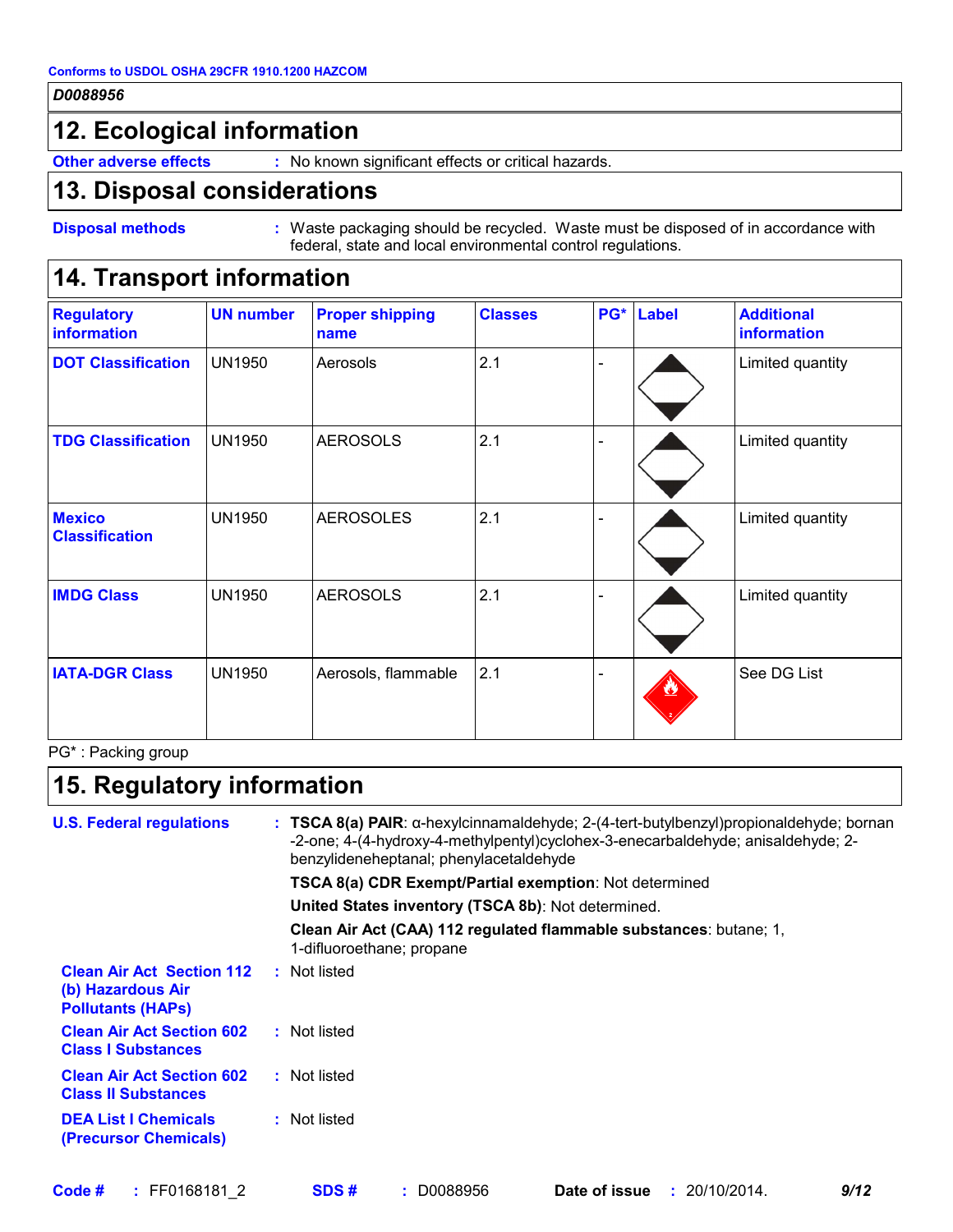# **15. Regulatory information**

**DEA List II Chemicals (Essential Chemicals)** **:** Not listed

### **SARA 302/304**

### **Composition/information on ingredients**

No products were found.

### **SARA 304 RQ :** Not applicable.

### **SARA 311/312**

# **Classification :** Fire hazard

### **Composition/information on ingredients**

| <b>Name</b>           | $\frac{9}{6}$ | <b>Fire</b> | <b>Sudden</b><br><b>hazard</b> release of<br><b>pressure</b> | <b>Reactive</b> | <b>Immediate</b><br>(acute)<br>health<br>hazard | <b>Delaved</b><br>(chronic)<br>health<br>hazard |
|-----------------------|---------------|-------------|--------------------------------------------------------------|-----------------|-------------------------------------------------|-------------------------------------------------|
| dl-Limonene (racemic) | $0.1 - 1$     | Yes.        | No.                                                          | No.             | Yes.                                            | No.                                             |

#### **State regulations**

| <b>Massachusetts</b> | : The following components are listed: BUTANE; DIFLUOROETHANE; PROPANE                                |
|----------------------|-------------------------------------------------------------------------------------------------------|
| <b>New York</b>      | : None of the components are listed.                                                                  |
| <b>New Jersey</b>    | : The following components are listed: BUTANE; 1,1-DIFLUOROETHANE; ETHANE, 1,<br>1-DIFLUORO-; PROPANE |
| Pennsylvania         | : The following components are listed: BUTANE; PROPANE                                                |

| <b>Label elements</b>         |                                                                                                                                                                                                                                                                                                                                                                                                                                      |
|-------------------------------|--------------------------------------------------------------------------------------------------------------------------------------------------------------------------------------------------------------------------------------------------------------------------------------------------------------------------------------------------------------------------------------------------------------------------------------|
| <b>Signal word</b>            | : DANGER                                                                                                                                                                                                                                                                                                                                                                                                                             |
| <b>Hazard statements</b>      | : AEROSOLS EXTREMELY FLAMMABLE. MAY CAUSE FLASH FIRE. FLAMMABLE<br>AEROSOLS CONTENTS UNDER PRESSURE.                                                                                                                                                                                                                                                                                                                                 |
| <b>Precautionary measures</b> | : Keep out of the reach of children. Keep away from heat, sparks and flame. Keep away<br>from flames, such as a pilot light, and any object that sparks, such as an electric motor.<br>Do not puncture or incinerate container. Do not expose to heat or store at temperatures<br>above 120 °F. Use only with adequate ventilation. Keep container tightly closed and<br>sealed until ready for use. Wash thoroughly after handling. |
| <b>Recommendations</b>        | : People suffering from perfume sensitivity should be cautious when using this product.<br>Air Fresheners do not replace good hygiene practices.                                                                                                                                                                                                                                                                                     |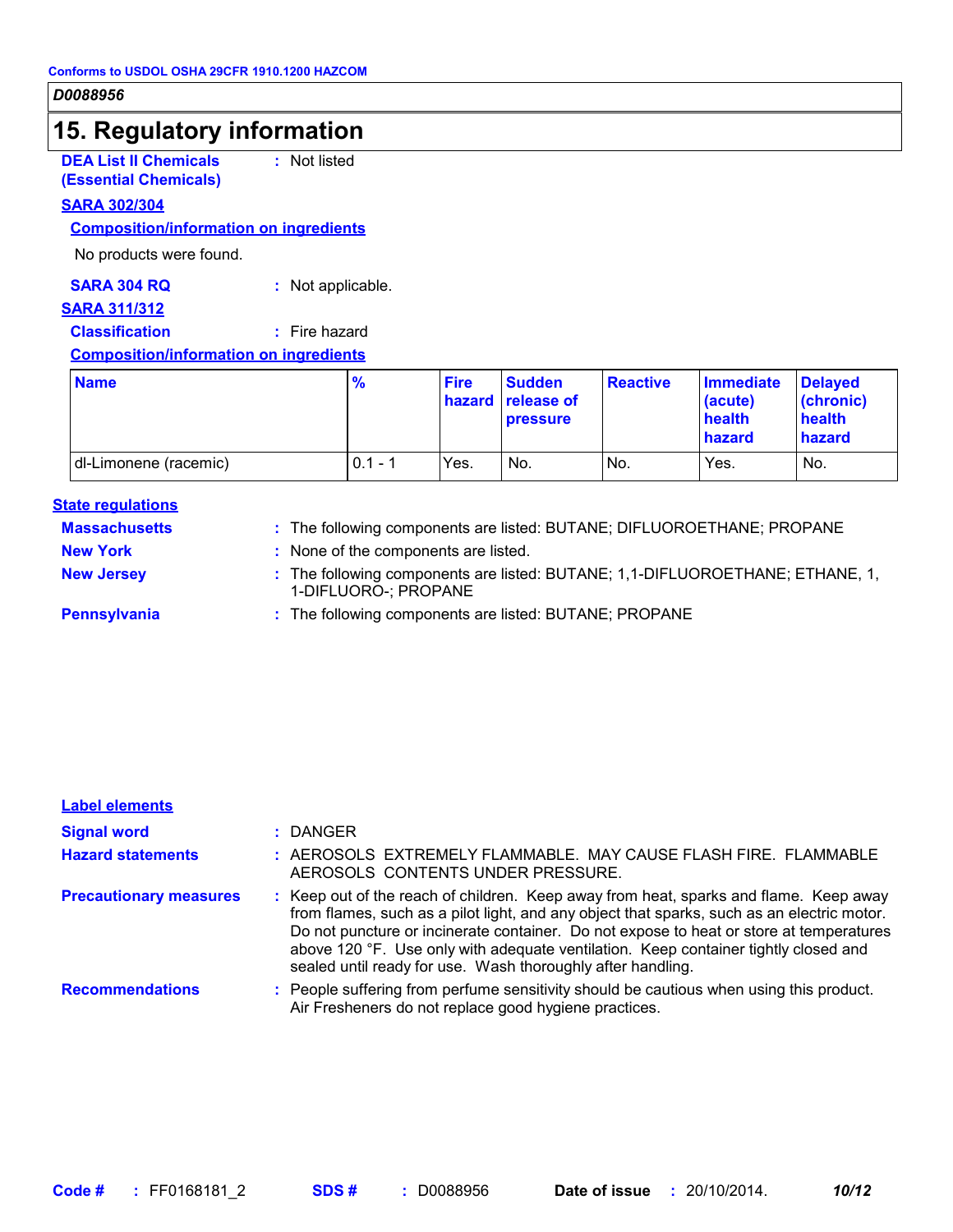# **16. Other information**

**Hazardous Material Information System (U.S.A.)**



**Caution: HMIS® ratings are based on a 0-4 rating scale, with 0 representing minimal hazards or risks, and 4 representing significant hazards or risks Although HMIS® ratings are not required on MSDSs under 29 CFR 1910. 1200, the preparer may choose to provide them. HMIS® ratings are to be used with a fully implemented HMIS® program. HMIS® is a registered mark of the National Paint & Coatings Association (NPCA). HMIS® materials may be purchased exclusively from J. J. Keller (800) 327-6868.**

**The customer is responsible for determining the PPE code for this material.**

**:**

**:**

**National Fire Protection Association (U.S.A.)**



### NFPA (30B) aerosol Flammability Level 3

**Reprinted with permission from NFPA 704-2001, Identification of the Hazards of Materials for Emergency Response Copyright ©1997, National Fire Protection Association, Quincy, MA 02269. This reprinted material is not the complete and official position of the National Fire Protection Association, on the referenced subject which is represented only by the standard in its entirety.**

**Copyright ©2001, National Fire Protection Association, Quincy, MA 02269. This warning system is intended to be interpreted and applied only by properly trained individuals to identify fire, health and reactivity hazards of chemicals. The user is referred to certain limited number of chemicals with recommended classifications in NFPA 49 and NFPA 325, which would be used as a guideline only. Whether the chemicals are classified by NFPA or not, anyone using the 704 systems to classify chemicals does so at their own risk.**

| Date of issue          | : 20/10/2014.                                                                                                                          |
|------------------------|----------------------------------------------------------------------------------------------------------------------------------------|
| Date of previous issue | : 14/10/2014.                                                                                                                          |
| <b>Version</b>         | :3                                                                                                                                     |
| <b>Prepared by</b>     | : Reckitt Benckiser Hull (UK)<br>Dansom Lane<br>Hull, HU8 7DS<br><b>United Kingdom</b><br>T +44 (0)1482 326151<br>F +44 (0)1482 582532 |

**Indicates information that has changed from previously issued version.**

### **Notice to reader**

**To the best of our knowledge, the information contained herein is accurate. However, neither the above-named supplier, nor any of its subsidiaries, assumes any liability whatsoever for the accuracy or completeness of the information contained herein.**

**Final determination of suitability of any material is the sole responsibility of the user. All materials may present unknown hazards and should be used with caution. Although certain hazards are described herein, we cannot guarantee that these are the only hazards that exist.**